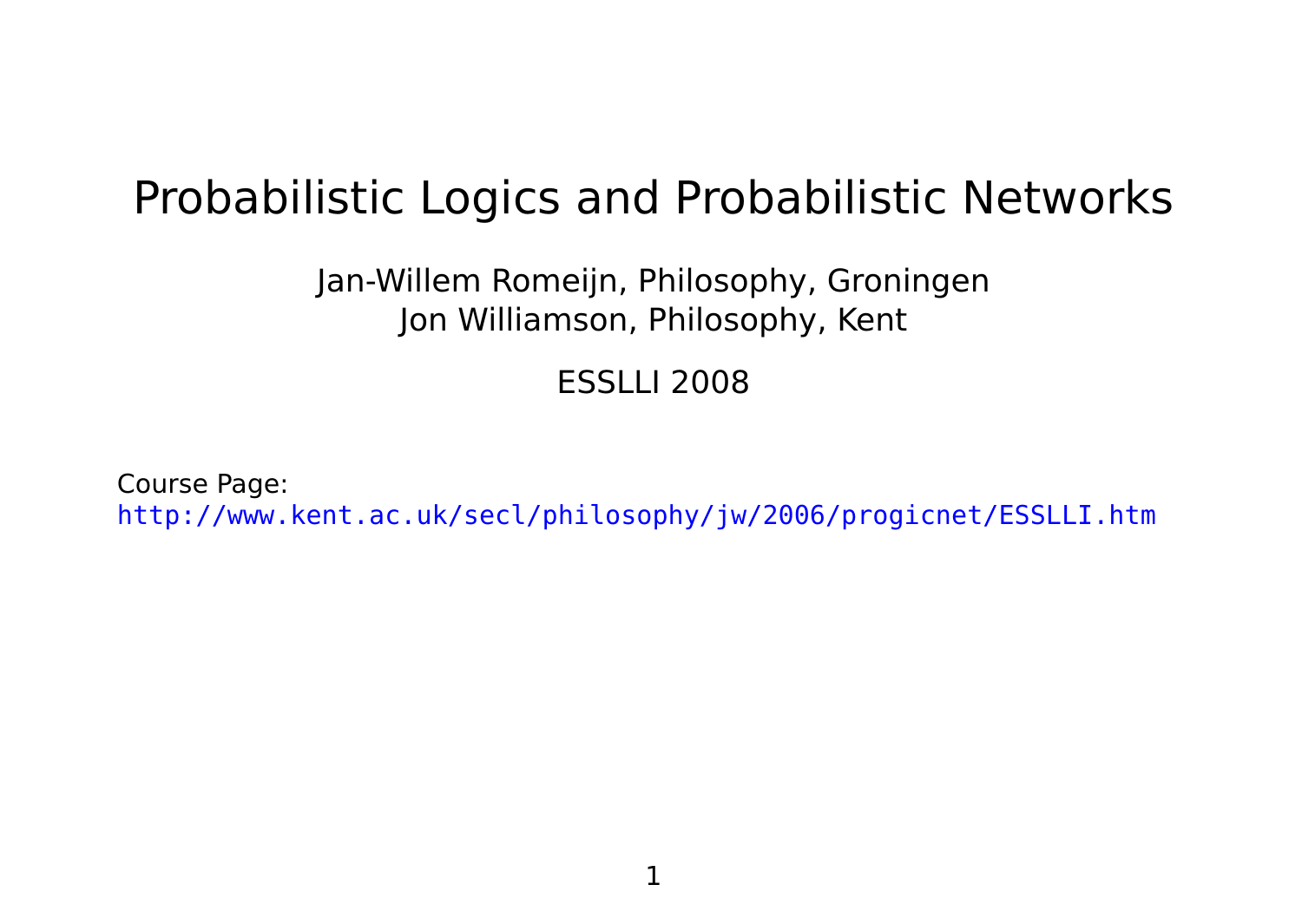### **Where are we?**

Yesterday and just now: the standard semantics and evidential probability. Plan for today:

- **Probabilistic argumentation:** logical and probabilistic information, representation and interpretations.
- **Fiducial probability:** classical statistical inference, fiducial arguments, representation and interpretation in the Progicnet schema.
- **Networks for fiducial probability:** functional models and networks, aiding fiducial inference with networks.

And where we are heading tomorrow:

- **Bayesian statistical inference:** defining Bayesian inference, representation and interpretation in the Progicnet scheme.
- **Networks for Bayesian statistical inference:** statistical models as credal networks, Extending statistical inference with credal networks.
- **Application of Bayesian statistical inference:** a psychometric case study, Bayesian inference in psychometrics.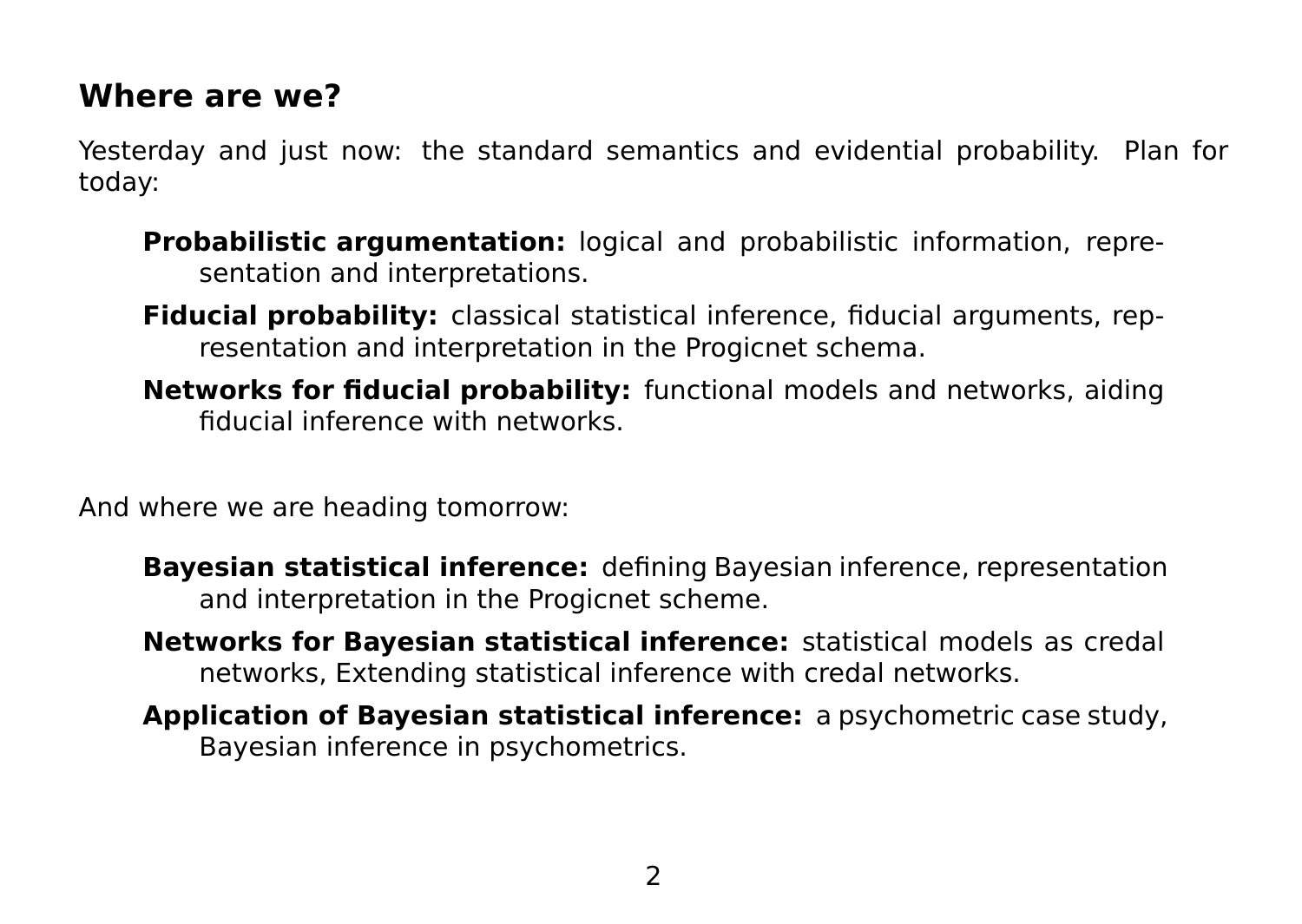# **1 Probabilistic argumentation**

Probabilistic argumentation weighs the arguments and counter-arguments for some hypothesis in terms of probability. These are turned into degrees of support and possibility, measuring the degree to which the hypothesis is proved, or supported, by the arguments.

# **1.1 Logical and probabilistic information**

Probabilistic argumentation requires the available evidence to be encoded by a finite set

$$
\Phi = \{\varphi_1, \ldots, \varphi_n\} \subset \mathcal{L}_V
$$

of sentences in a logical language  $\mathcal{L}_V$  over a set of variables V and a fully specified probability measure

$$
P:2^{\Omega_W}\to [0,1],
$$

where  $\Omega_W$  denotes the finite sample space generated by a subset  $W \subseteq V$  of so-called probabilistic variables.

**Definition 1.1 (Probabilistic Argumentation System)** A probabilistic argumentation system is a quintuple

$$
\mathcal{A}=(V,\mathcal{L}_V,\Phi,W,P),
$$

where V,  $\mathcal{L}_V$ ,  $\Phi$ , W, and P are as defined above.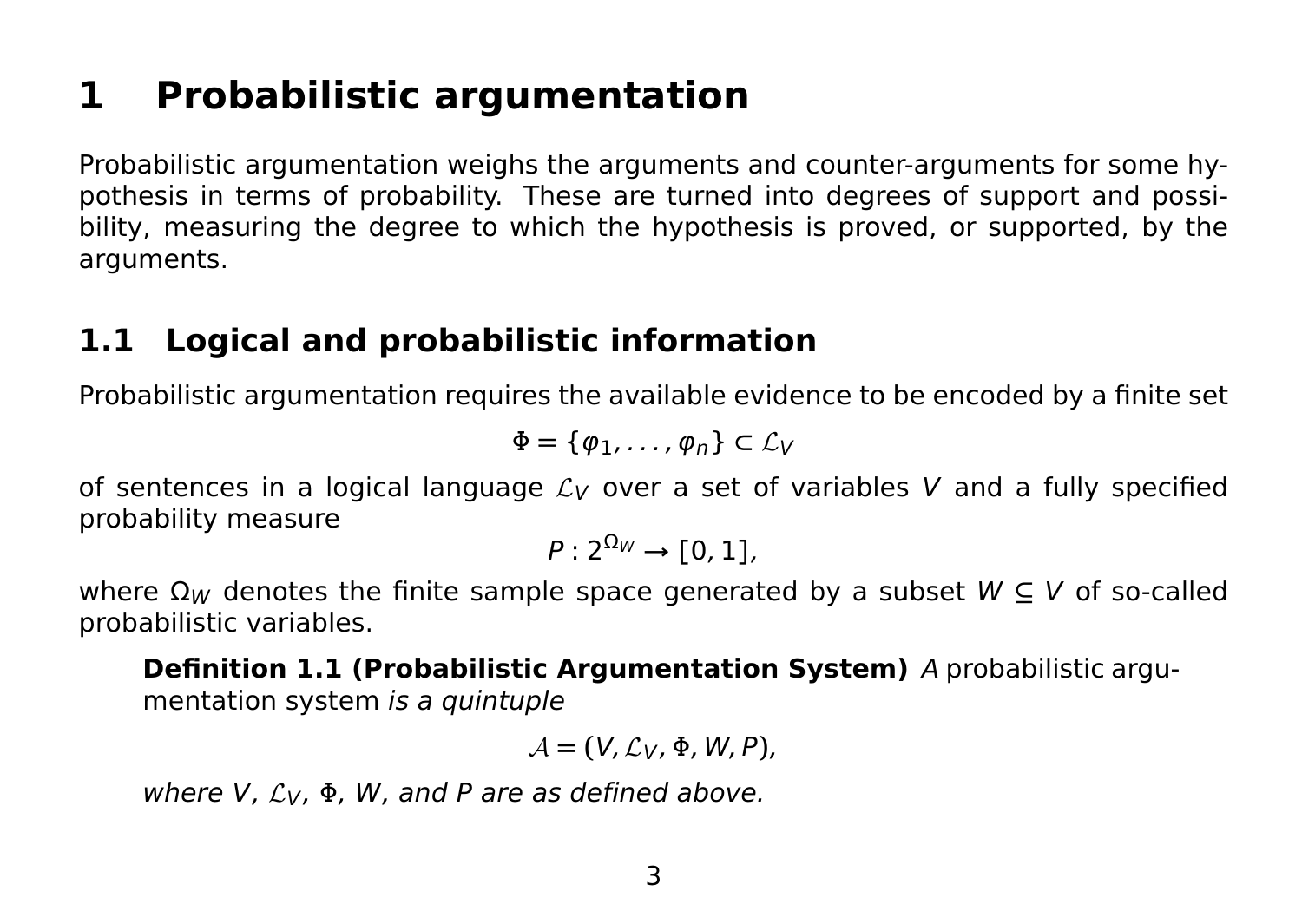#### **Support and possibility sets**

For a given probabilistic argumentation system A, let another logical sentence  $\psi \in \mathcal{L}_V$ represent the hypothesis in question. Consider the subset of  $\Omega_W$  whose elements, if assumed to be true, are each sufficient to make  $\psi$  a logical consequence of  $\Phi$ . Formally, this set of so-called arguments of  $\psi$  is defined by

$$
ArgS_{\mathcal{A}}(\psi) = \{ \omega \in \Omega_W : \Phi | \omega \approx \psi \},\tag{1}
$$

where  $\Phi|\omega$  denotes the set of sentences obtained from  $\Phi$  by instantiating all the variables from W according to the partial truth assignment  $\omega \in \Omega_W$ . The elements of  $\text{Arg}_A(\neg \psi)$ are sometimes called *counter-arguments* of  $\psi$ .



Figure 1: The sample space  $\Omega_W$  is shown as the vertical sub-space of the complete space  $\Omega_V = \Omega_W \times \Omega_{V\setminus W}$ . The set of arguments Args( $\psi$ ) is the horizontal projection of the area of  $\Phi$  that lies entirely inside  $\psi$ .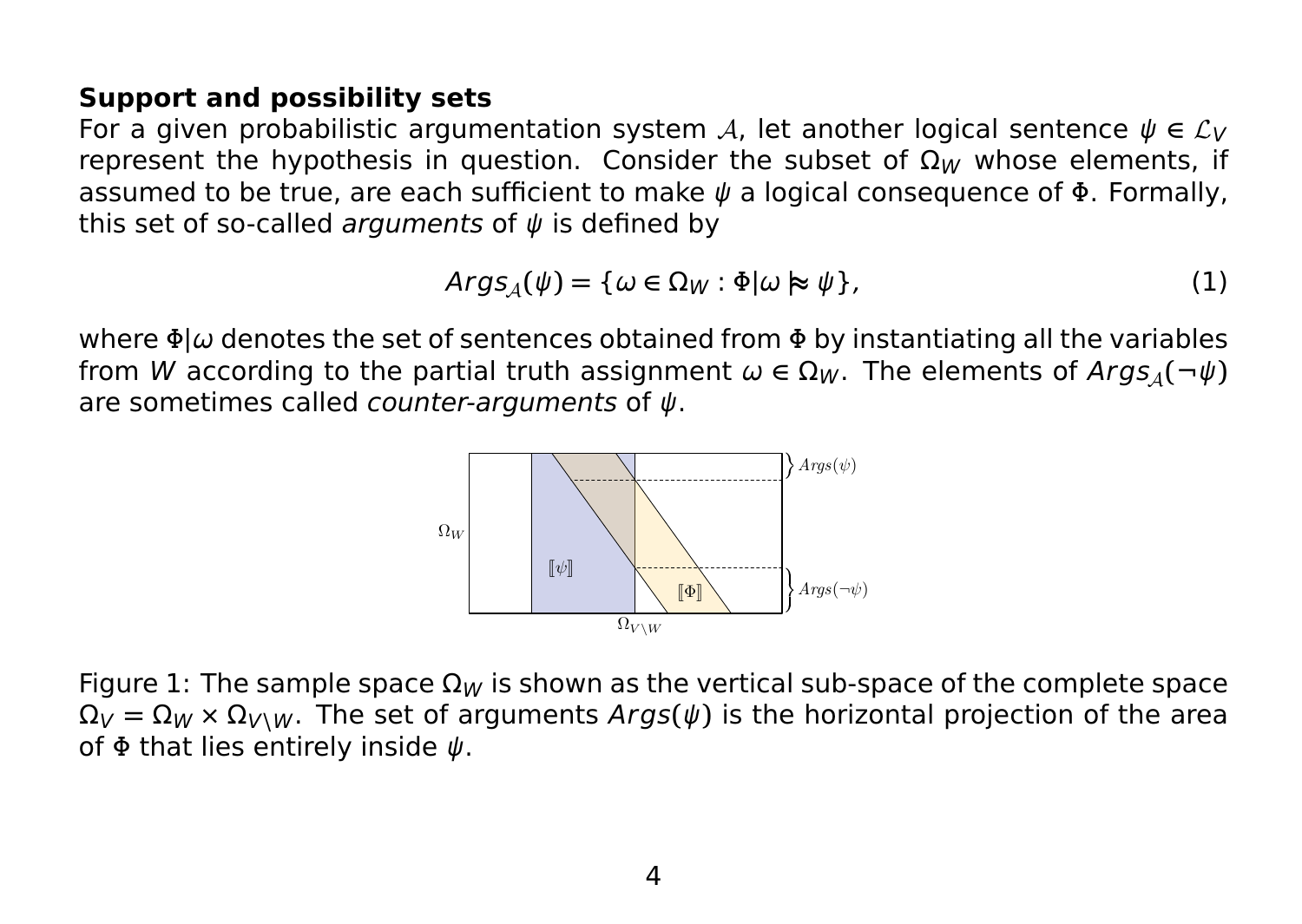#### **Degrees of support and possibility**

On the basis of these support and possibility sets and a probability assignment over W we can now define:

**Definition 1.2 (Degree of Support)** The degree of support of ψ, denoted by  $\frac{d}{d}$ **(** $\psi$ **)** or simply by dsp( $\psi$ ), is the conditional probability of the event Args( $\psi$ ) given the evidence  $\Phi$ .

$$
dsp(\psi) = P(Args(\psi)|\Phi) = \frac{P(Args(\psi)) - P(Args(\bot))}{1 - P(Args(\bot))}.
$$
 (2)

**Definition 1.3 (Degree of Possibility)** The degree of possibility of ψ, denoted  $dps_A(\psi)$  or simply by  $dps(\psi)$ , is defined by

$$
dps(\psi) = 1 - dsp(\neg \psi). \tag{3}
$$

Note that these formal definitions imply  $dsp(\psi) \leq dps(\psi)$  for all hypotheses  $\psi \in \mathcal{L}_V$ , but this inequality turns into an equality  $dsp(\psi) = dps(\psi)$  for all  $\psi \in \mathcal{L}_W$ .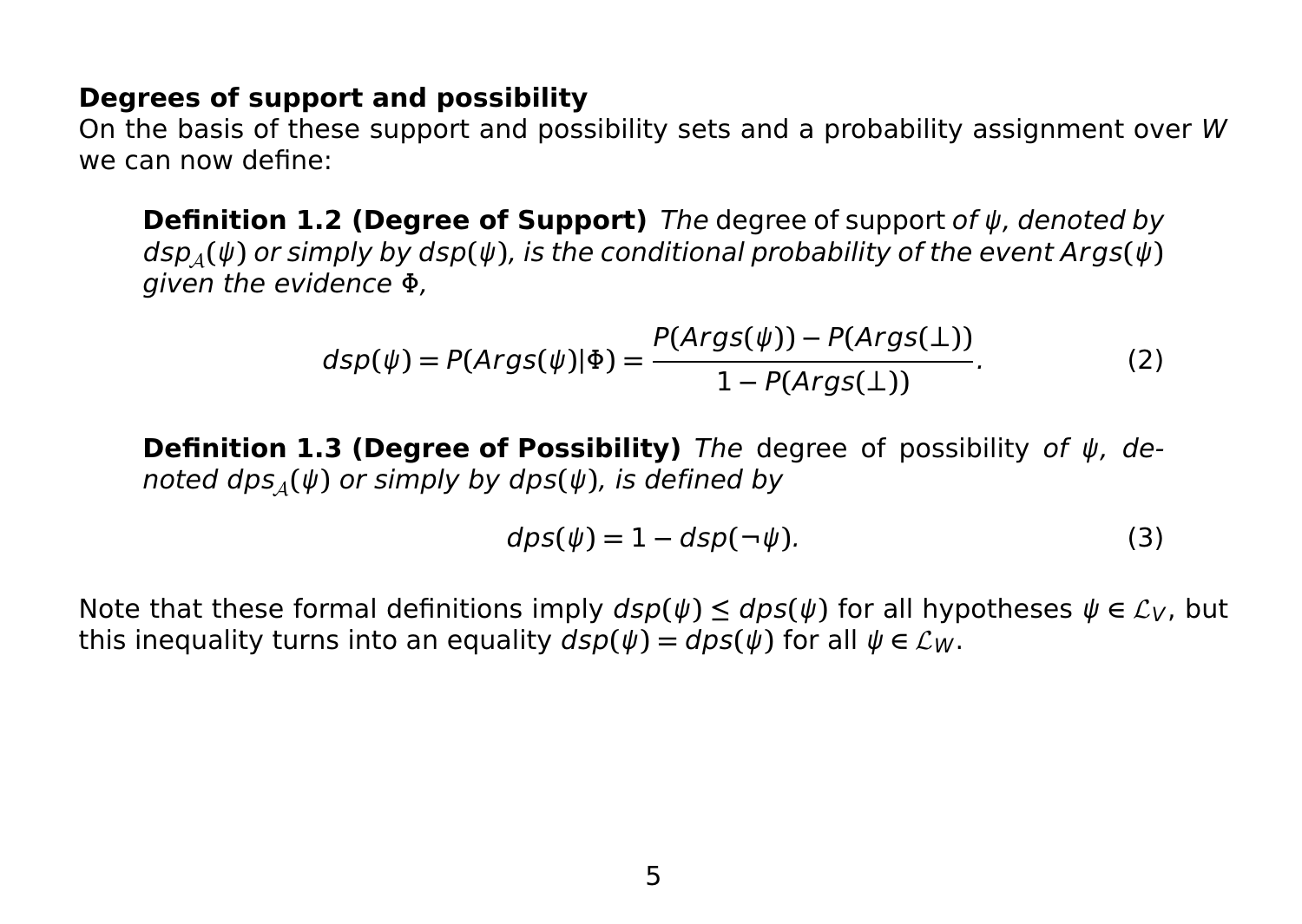# **1.2 Representation and interpretations**

We can represent a probabilistic argumentation system  $A = (V, \mathcal{L}_V, \Phi, W, P)$  in the form of the left hand side of the Progicnet framework accoring to

$$
\varphi_1^{1.0}, \ldots, \varphi_n^{1.0}, \alpha_{\omega_1}^{x_1}, \ldots, \alpha_{\omega_m}^{x_m}
$$
, with  $x_i = P(\{\omega_i\})$ ,

where the  $\alpha$  are complete valuations of all the  $A_i \in W$ . Now move to interpreting instances of the Progicnet schema as respective probabilistic argumentation systems.

#### **Interpreting degrees of support and possibility**

- An important property of degree of support is its consistency with pure logical and pure probabilistic inference. At the extreme cases of W **=** ∅ and W **=** V, degrees of support degenerate into classical logical entailment and entailment in the standard semantics.
- When it comes to quantitatively judging the truth of a hypothesis  $\psi$ , it is possible to interpret degrees of support and possibility as respective lower and upper bounds of a corresponding credal set.
- There is a strict mathematical analogy between degrees of support/possibility and belief/plausibility in the Dempster-Shafer theory of evidence.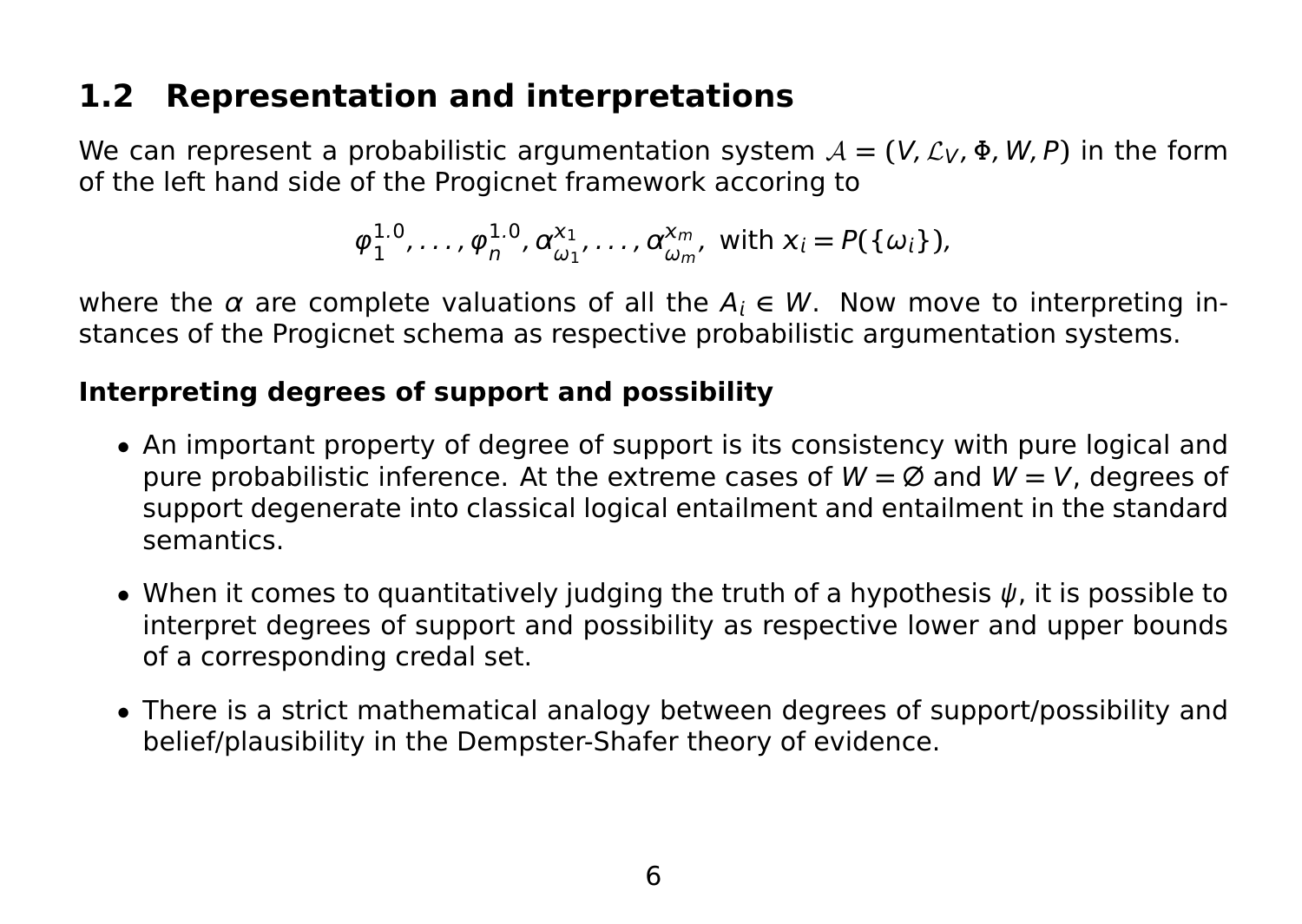#### **Interpreting the inferences in probabilistic argumentation**

- As in the standard semantics, we interpret the probability sets attached to premises as constraints on the possible probability measures P.
- Let us further assume  $\Phi$  as given in addition to some premises  $\varphi_1^{\chi_1}$  $\frac{\alpha_1}{1}, \ldots, \varphi_n^{X_n}$ . If we then fix W to be the set of variables appearing in  $\varphi_1, \ldots, \varphi_n$ , we can apply the standard semantics to obtain the set

$$
\mathbb{P} = \{P : P(\varphi_i) \in X_i, \ \forall i = 1, \ldots, n\}
$$

of all admissible probability measures w.r.t. to the sample space  $\Omega_W$ .

- The result is what could be called an *imprecise probabilistic argumentation system*  $\mathcal{A} = (V, \mathcal{L}_V, \Phi, W, \mathbb{P}).$
- Alternatively, we may look at each probability measure from  $\mathbb P$  individually and consider the family  $A = \{(V, \mathcal{L}_V, \Phi, W, P) : P \in \mathbb{P}\}\$  of all such probabilistic argumentation systems, each of which with its own degree of support and degree of possibility function.
- Instead of using the sets  $X_i$  as constraints directly for P, we may also interpret them as respective constraints for corresponding degrees of support or possibility.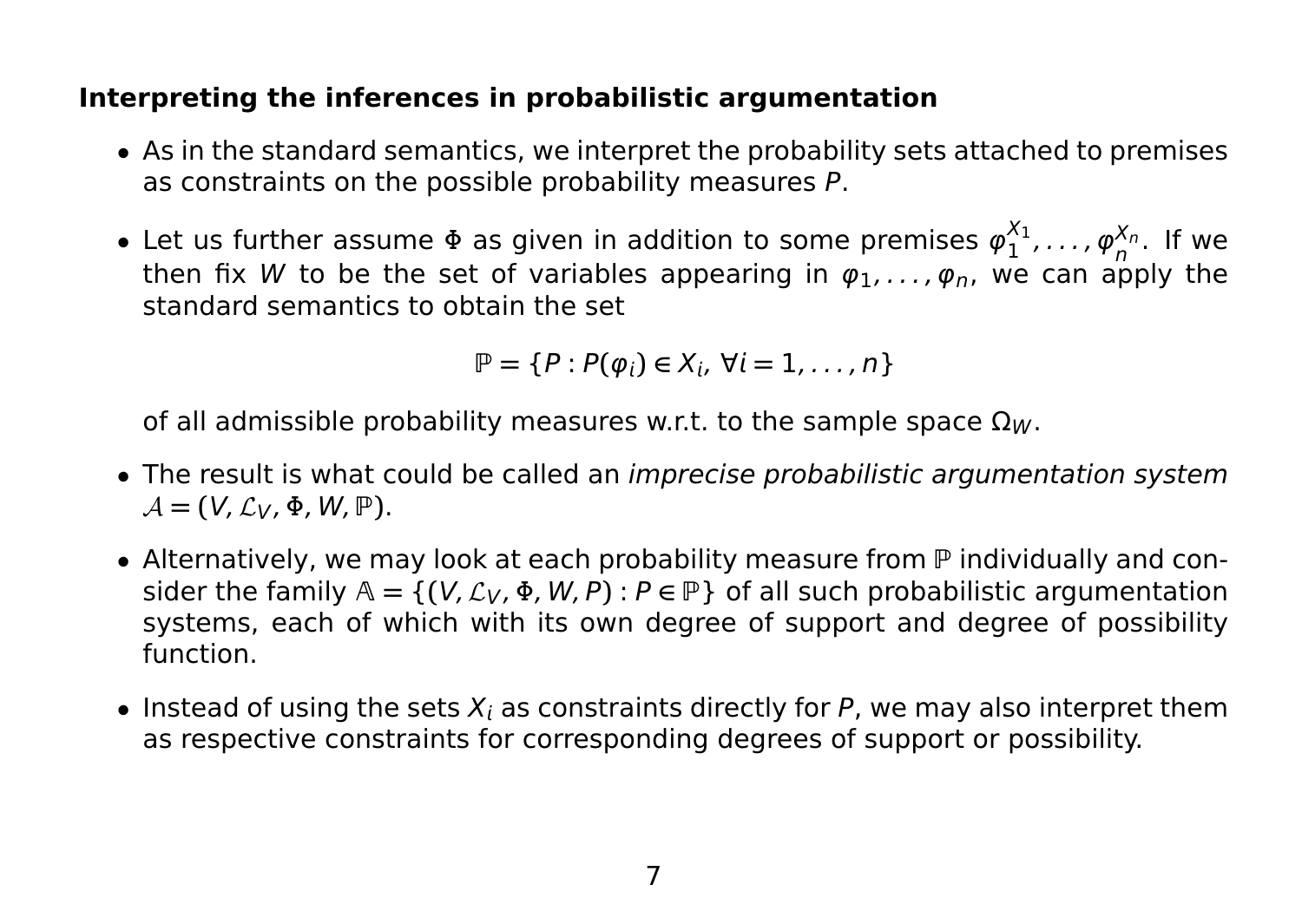# **2 Fiducial probability**

An important application of probability theory is the use of statistics in science, in particular classical statistics as devised by Fisher and Neyman and Pearson. Here we discuss one way in which it can be accommodated by the Progicnet framework.

# **2.1 Classical statistical inference**

Classical statistical procedures concern probability assignments over data relative to a statistical hypothesis H.

- Let  $\Omega_H$  denote a statistical model, consisting of statistical hypotheses  $H_i$  with 0  $\leq$  $i < n$  that are mutually exclusive.
- The assignment that  $H_j$  is true is written  $h_j$ . Let  $\Omega_D$  be the sample space, consisting of observations of binary variables  $D_i$ . We write d for a specific sample.
- An essential property of these procedures is that they only involve the derivation of the probability of some event for a given statistical hypothesis,  $P_{h_0}(d)$ .

The crucial difference with Bayesian statistics is that no probability is assigned to the hypotheses. Decisions to reject or accept a hypothesis are based on a probability for the data, conditional on the hypothesis. Hence we might say the procedures do not concern inferences about hypotheses.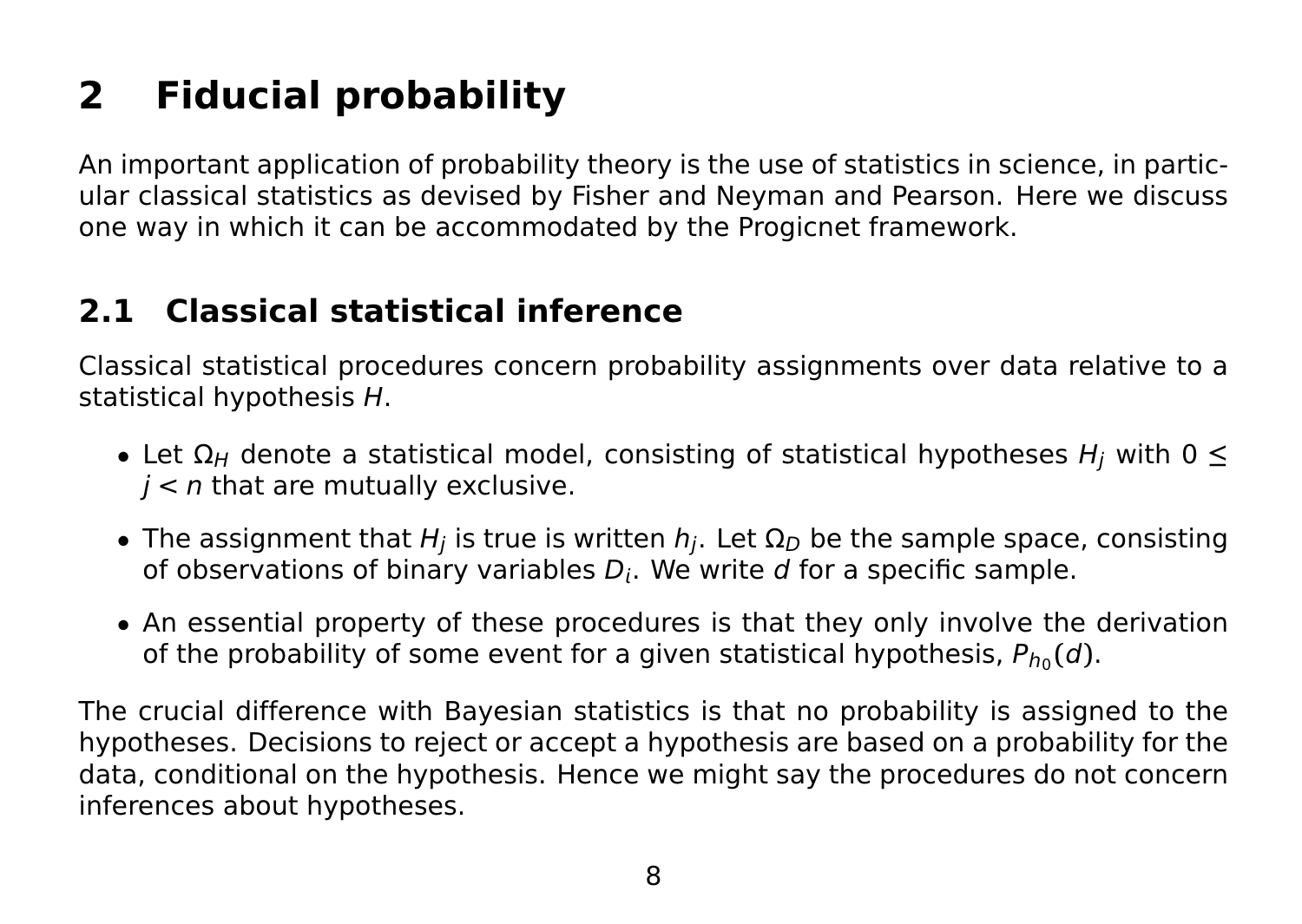#### **Hypotheses testing**

Restricting  $\Omega_H$  to  $n = 2$ , we can compare the hypotheses  $h_0$  and  $h_1$  by means of a Neyman-Pearson test function.

**Definition 2.1 (Neyman-Pearson Hypothesis Test)** Let T be a set function over the sample space  $Ω<sub>D</sub>$ ,

$$
T(D) = \begin{cases} 1 & \text{if } \frac{P_{h_1}(D)}{P_{h_0}(D)} > t, \\ 0 & \text{otherwise,} \end{cases}
$$
 (4)

where P $_{\mathsf{h}_j}$  is the probability over the sample space determined by the statistical hypothesis h<sub>j</sub>. If T = 1 we decide to reject the null hypothesis h<sub>0</sub>, else we reject the alternative  $h_1$ .

The decision to reject is associated with a significance and a power of the test:

Significance<sub>T</sub>(D) = 
$$
\int_{\omega \in \Omega_D} T(D) P_{h_0}(D) d\omega
$$
, Power<sub>T</sub>(D) =  $\int_{\Omega_D} (1 - T(D)) P_{h_1}(D) d\omega$ .

Neyman and Pearson proved that test functions depending only on the likelihood-ratio have optimal significance and power. Evidential probability is designed for capturing the dynamics of the significance levels when combining hypotheses.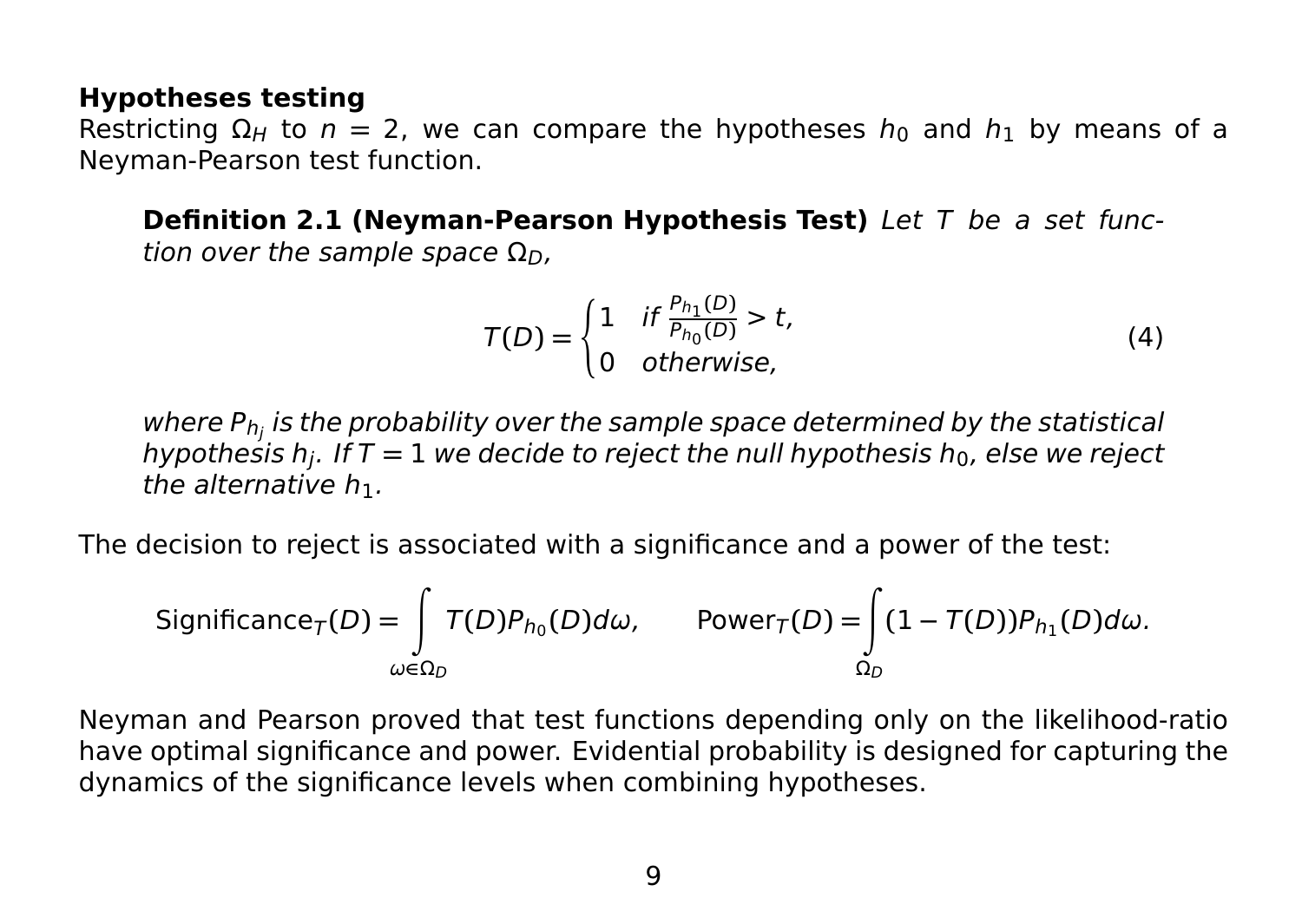#### **Estimation of parameters**

Among a larger set of statistical hypotheses, we may also choose the best performing one according to an estimation procedure, e.g., the maximum likelihood estimator

**Definition 2.2 (Maximum Likelihood Estimation)** Let  $\Omega_H$  be a model with hypotheses H<sub>θ</sub>, where  $\theta \in [0, 1]$ . Then the maximum likelihood estimator is

$$
\hat{\theta}(D) = \{ \theta : \forall \theta' (P_{h_{\theta'}}(D) \le P_{h_{\theta'}}(D)) \},\tag{5}
$$

where D is again generic data. So the estimator is a set, typically a singleton, of those values of  $\theta$  for which the likelihood of h<sub>θ</sub> is maximal. The associated best hypothesis we denote with  $h_{\hat{\theta}}$ .

We may further compute the so-called confidence interval. Define a region R of parameter values for which the data are not highly unlikely,  $R(D) = \{ \theta : P_{h_{\theta}}(D) > 1\% \}$ . The so-called symmetric 95% confidence interval is slightly more complicated:

$$
C_{95}(D) = \left\{\theta : |\theta - \hat{\theta}| < \lambda \text{ , and } \int_{\hat{\theta}-\lambda}^{\hat{\theta}+\lambda} P_{H_{\theta}}(D) d\theta = .95 \right\}.
$$

Every element of the sample space is assigned a region of parameter values, which expresses the quality of the estimate.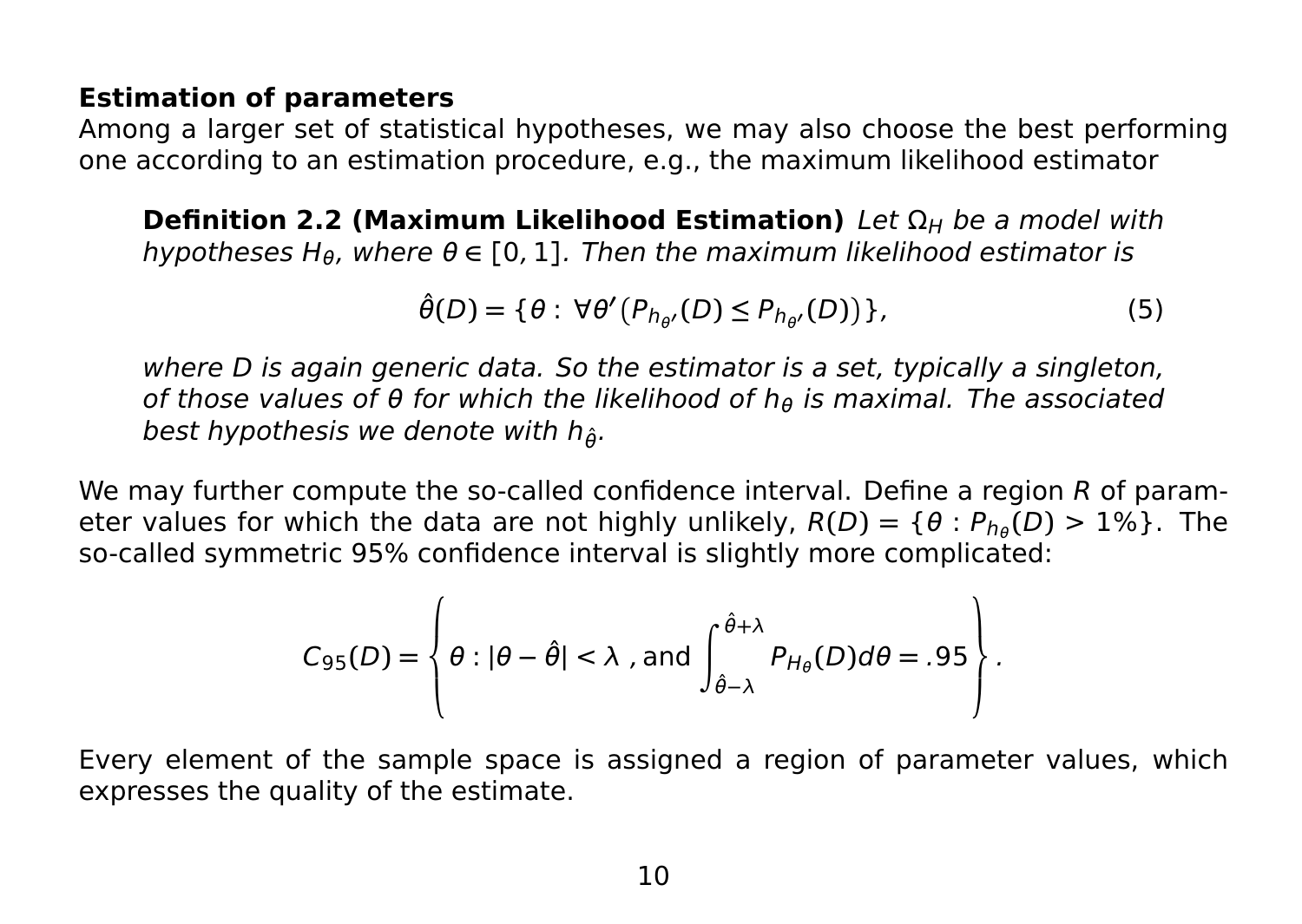# **2.2 Fiducial arguments**

Fisher's fiducial argument allows us more than choosing the best among the available hypotheses: we can derive a probability assignment over hypotheses. Thus classical statistics can be reconciled with an inferential attitude towards hypotheses after all.

**Example 2.3 (Fiducial argument)** Suppose that it is known that a quantity, F, is distributed normally with an unknown mean,  $\mu$ , and a known variance  $\sigma^2$  $of 1.$ 

- Since μ **−** r is known to be normally distributed, we can look up the table value of the probability that **|**μ **−** r**|** exceeds any given amount.
- For instance, if r **=** 10 is observed, we can, by direct inference, infer that the probability that  $\mu$  is between 9 and 11 is 0.68.

This example is an illustration of Fisher's fiducial inference. The argument draws an inference from observable data (that F takes r in the sample) to a statistical hypothesis (the mean  $\mu$  of F) without following the form of inverse inference.

The fiducial argument is controversial and its exact formulation is a subject of debate. The controversy stems from Fisher setting out goals for fiducial inference that do not appear mutually consistent, and is compounded by Fisher's informal account of fiducial probability.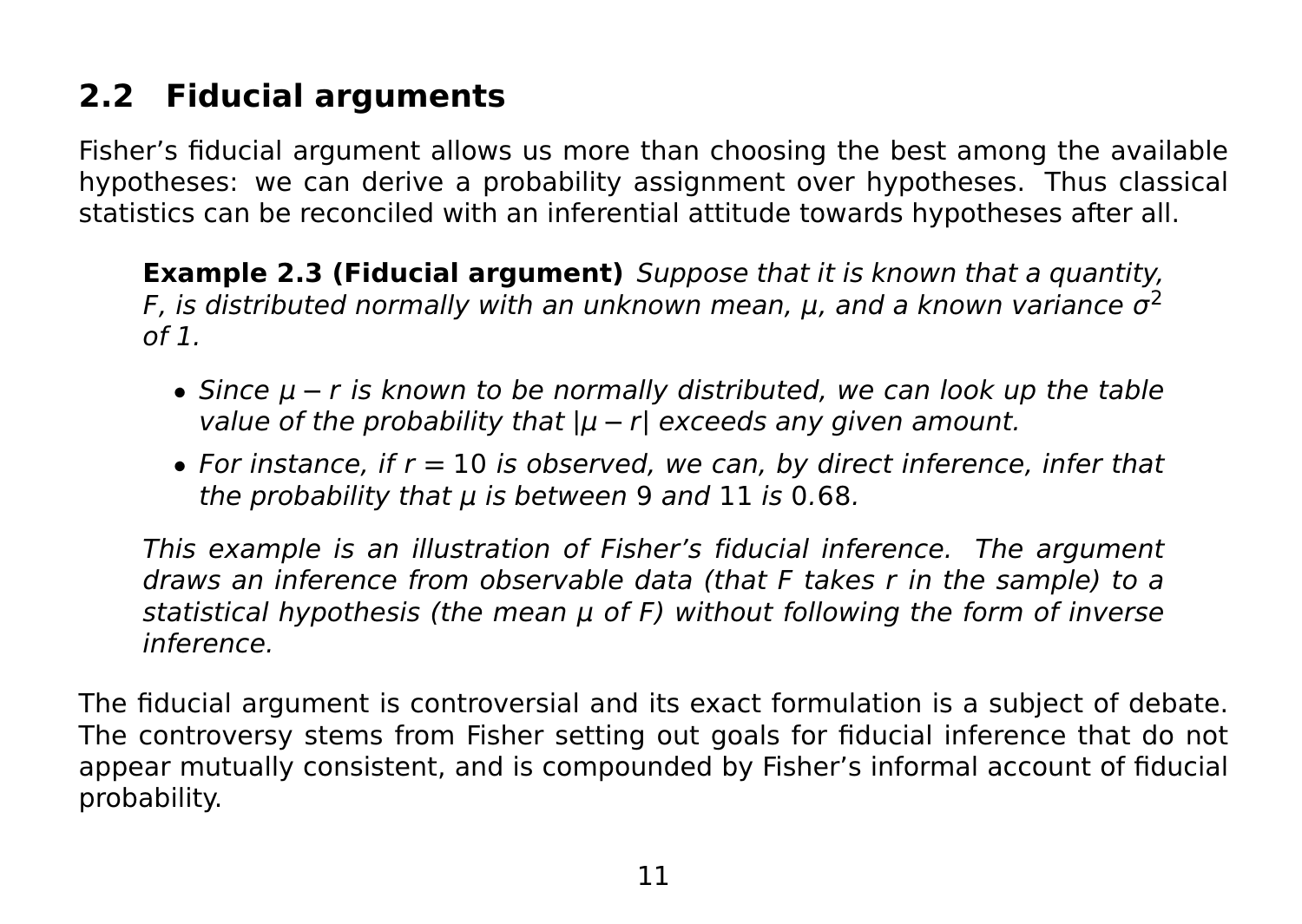#### **Functional models: probabilistic arguments**

Dawid and Stone provide a general characterisation of the set of statistical problems that allow for application of the fiducial argument, using so-called functional models.

**Definition 2.4 (Functional Model)** Let  $\Omega_H$  be a statistical model, and  $\Omega_W$  a set of stochastic elements ω. A functional model consists of a function

$$
f(H_{\theta}, \omega) = D,\tag{6}
$$

and a probability assignment  $P(\omega)$  over the stochastic elements in  $\Omega_W$ .

A functional model relates every combination of a statistical hypothesis  $H_{\theta}$  and an assumed stochastic element  $\omega$  to data D. On the assumption of a functional model, we can derive the likelihoods of the hypotheses  $h_{\theta}$ :

$$
P(d|h_{\theta}) = \int_{\omega \in V_d(h_{\theta})} P(\omega) d\omega.
$$
 (7)

A functional model is smoothly invertible iff there is a function  $f^{-1}(H_\theta,D) = \omega$ , so that relative to the sample D, each hypothesis  $H_\theta$  is associated with exactly one stochastic element  $\omega$ . The fiducial argument is applicable iff the functional model is smoothly invertible.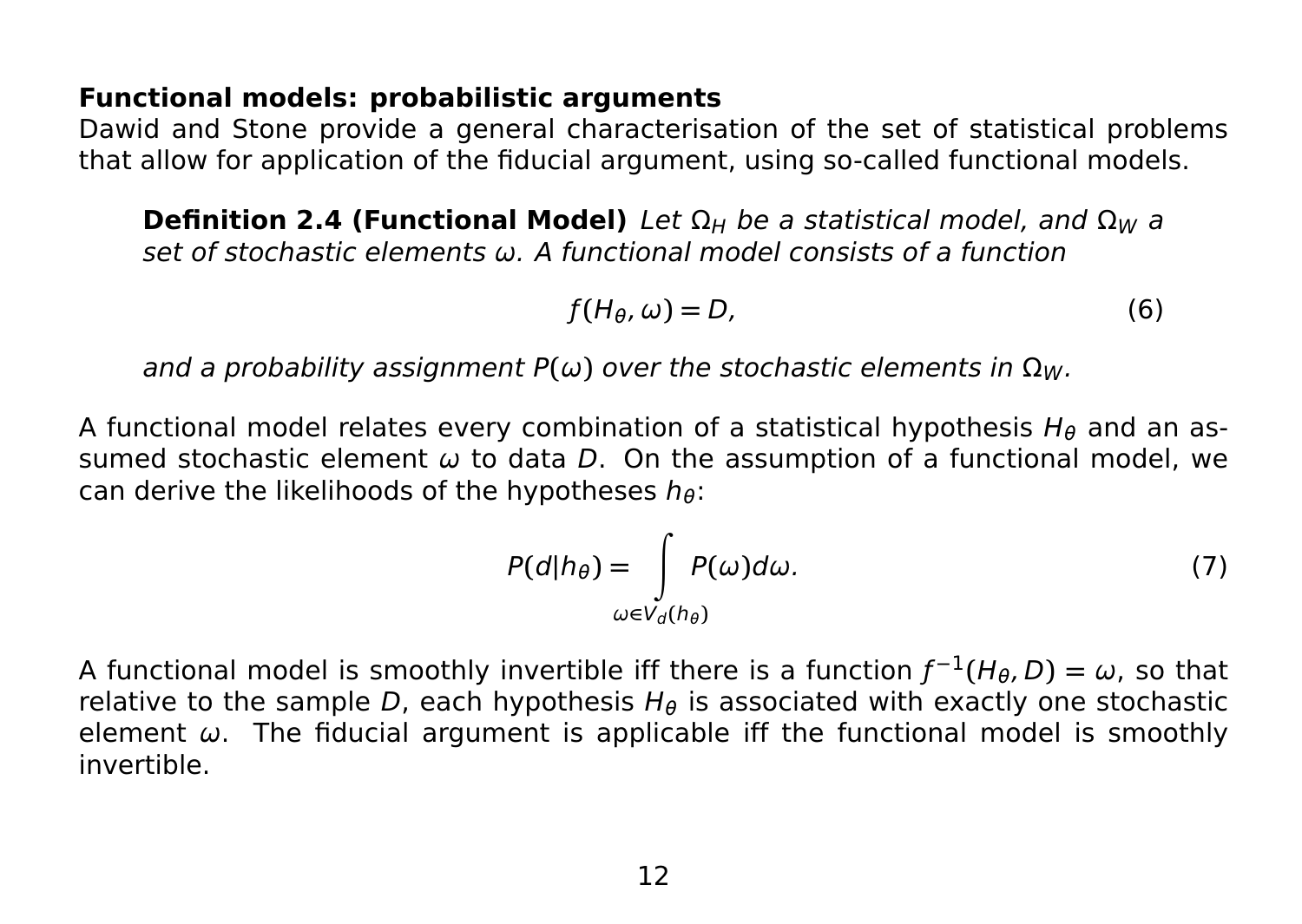#### **Support and possibility for statistical hypotheses**

Consider the hypothesis  $h_I = \cup_{\theta \in I} h_\theta$ . The set  $U_d(\omega) = \{h_\theta : f(h_\theta, \omega) = d\}$  covers exactly those hypotheses that point to the sample d under the assumption of the stochastic element ω. Now define:

 $\mathsf{Sup}_{h_l}(d) = \{ \omega : U_d(\omega) \subset h_l \}$   $\qquad \mathsf{Pos}_{h_l}(d) = \{ \omega : U_d(\omega) \cap h_l \neq \emptyset \}.$ 

The former are arguments for  $h_l$ , the latter are the complement of arguments against  $h<sub>I</sub>$ . We define the degrees of support and possibility for  $h<sub>I</sub>$  as



Figure 2: The rectangle shows all combinations of  $H_\theta$  and  $\omega$ . The combinations for which  $f(H_{\theta}, \omega) = d$  are included in the shaded area.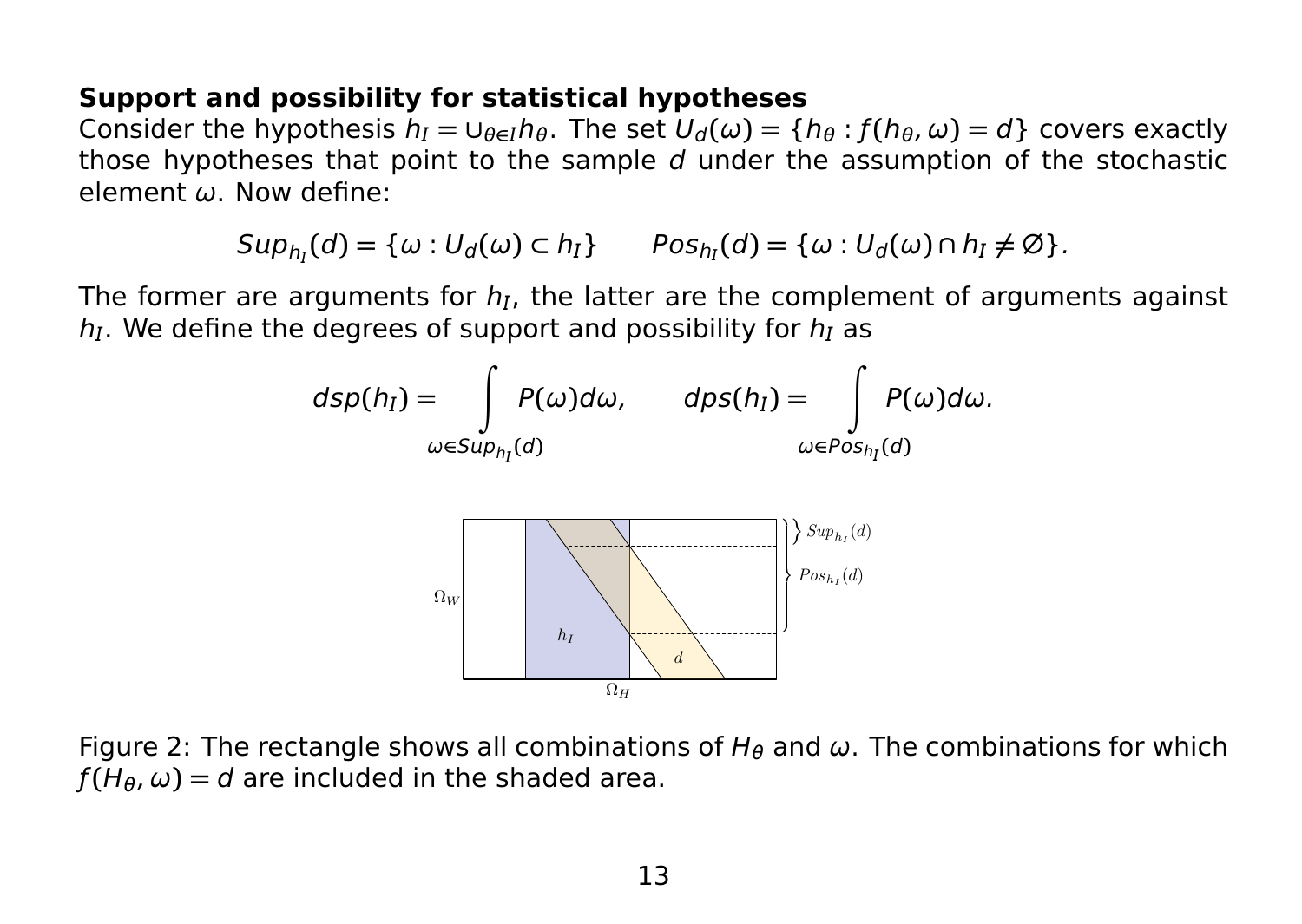# **2.3 Representation and interpretation**

Using functional models, we can represent fiducial degrees of support and possibility in the Progicnet framework, much like we captured probabilistic argumentation:

$$
(\{(h_{\theta}, \omega) : f(h_{\theta}, \omega) = d\})^{1}, \omega^{P(\omega)} \models h_{I}^{[dsp, dps]}.
$$
 (8)

Here  $h_I$  refers to the statistical hypothesis of interest, as defined above, and  $\omega$  to the stochastic element of the functional model, over which the probability assignment  $P(\omega)$ is given. The function f determines how these elements relate to possible data D.

- The set  $\{(H_{\theta}, \omega): f(H_{\theta}, \omega) = d\}$  refers to all combinations of hypothesis and stochastic element that lead to d as evidence.
- The set of these combinations  $(H_\theta, \omega)$  is given probability 1, meaning that the evidence occurred.
- $\bullet$  In the case that the function f is smoothly invertible the interval-valued assignment to  $h_I$  collapses to a sharp probability value.

Sadly, the inferential representation and interpretation of this classical statistical procedure runs into difficulty with dynamic coherence, as will become apparent from the step-by-step fiducial argument.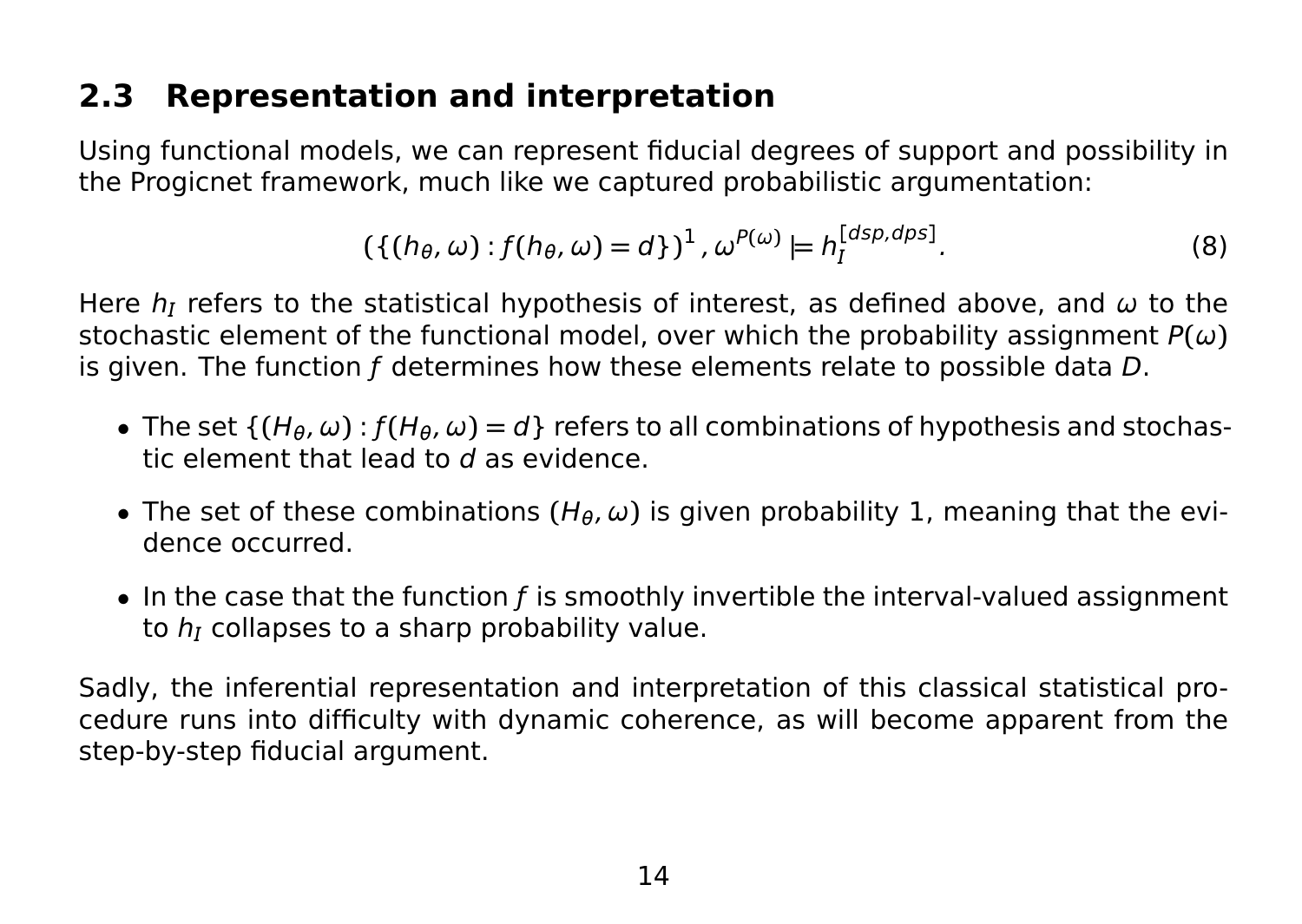# **3 Networks for fiducial probability**

Fiducial probability can thus be given a modest place in the Progicnet framework. We now present a way in which credal networks may be used to aid the computation of fiducial probability.

## **3.1 Functional models and networks**

We first provide a network representation for the fiducial inference represented by functional models. We restrict attention to fiducial probability using a smoothly invertible functional relation.

- The relation between the hypotheses  $H_{\theta}$ , the stochastic elements  $\omega$ , and the data D is such that the stochastic elements and the hypotheses are probabilistically  $P(H_{\theta}, \omega) = P(H_{\theta})P(\omega)$ .
- Given a hypothesis  $h_{\theta}$  and a stochastic element  $\omega$ , the occurrence of the data d is completely determined,  $P(d|h_{\theta}, \omega) = I_d(h_{\theta}, \omega)$  where  $I_d(h_{\theta}, \omega) = 1$  if  $f(h_{\theta}, \omega) = d$ and  $I_d(h_\theta, \omega) = 0$  otherwise.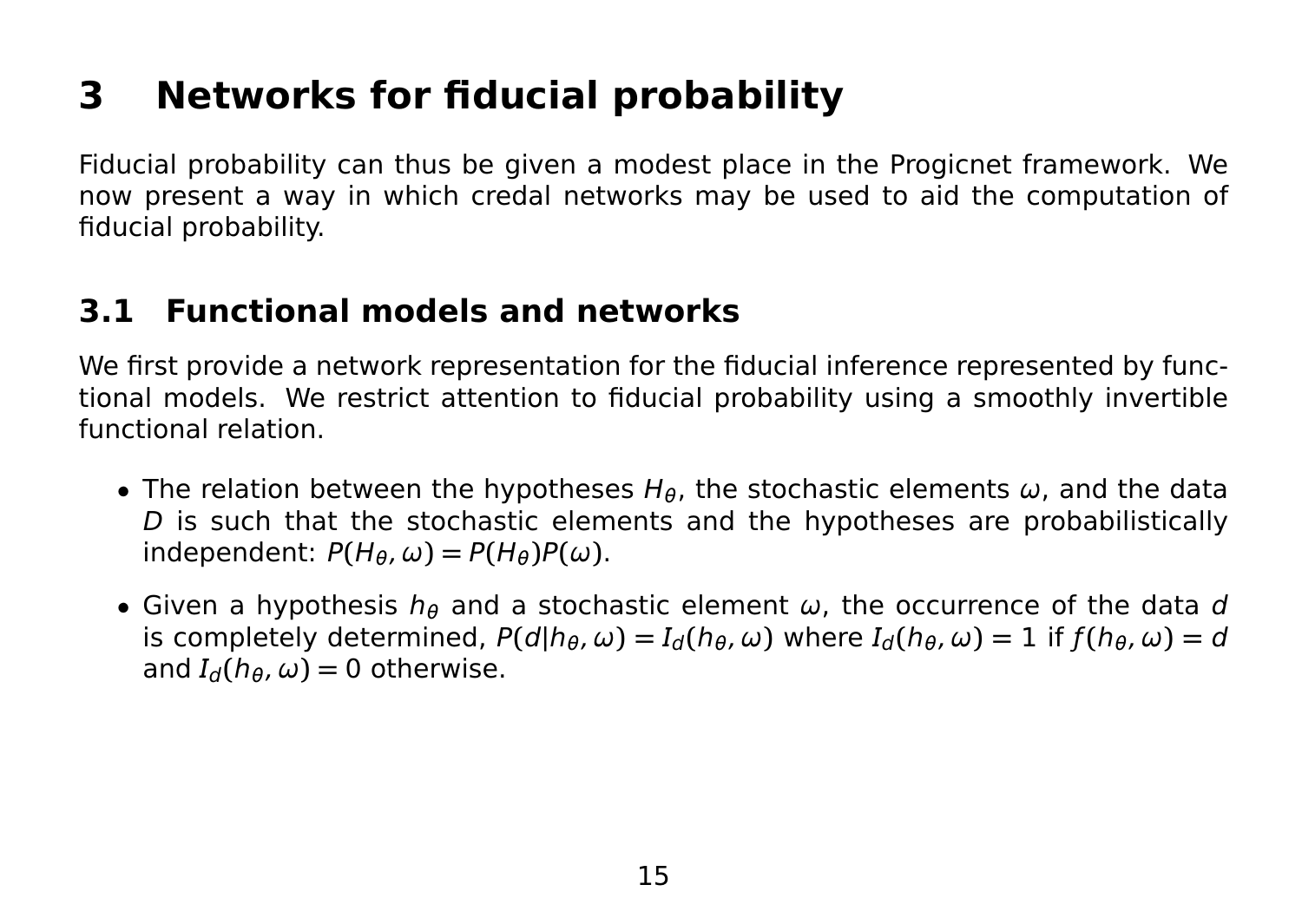If we condition on the observed data  $d$  then, because of the network structure and the further fact that the relation  $f(H_\theta, \omega)$  is deterministic, the variables  $\omega$  and  $H_\theta$  become perfectly correlated: each  $h_{\theta}$  is associated with some  $\omega = f^{-1}(h_{\theta}, d)$ .



Figure 3: A network representing the conditional independencies between  $H_{\theta}$ ,  $\omega$  and D in the functional model  $f(H_\theta, \omega) = D$  that generates the fiducial probability for  $H_\theta$  from the distribution over the stochastic elements ω.

## **3.2 Aiding fiducial inference with networks**

We now turn to the use of networks in aiding fiducial inference.

#### **Step-by-step fiducial argument**

Say that there are many statistical parameters  $\theta_j$  in the model, and equally many observed variables  $D_i$ . We may then employ independence relations that obtain between the parameters and the data to speed up the fiducial inference.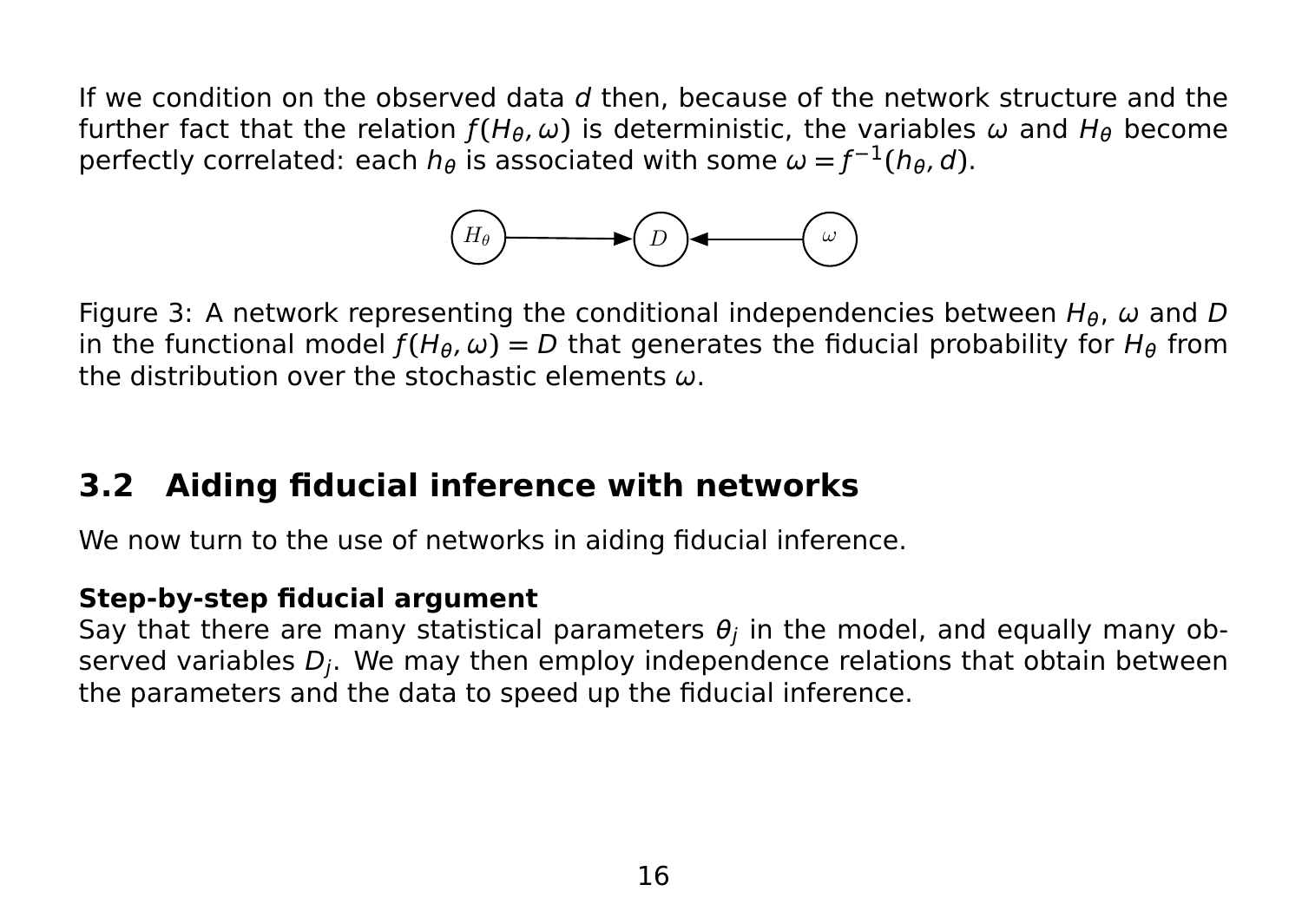**Example 3.1 (Step-by-step fiducial argument)** Consider hypotheses H<sub>θ</sub> determined by two variables, θ **= 〈**θ1, θ2**〉**, stochastic elements ω **= 〈**ω1, ω2**〉**, and two propositions D<sup>1</sup> and  $D<sub>2</sub>$  representing the data. We have a number of independence relations between these variables and data sets:

$$
P(D_1 \wedge D_2 | H_\theta \wedge \omega) = P(D_1 | H_{\theta_1} \wedge \omega_1) P(D_2 | H_{\theta_1} \wedge H_{\theta_2} \wedge \omega_2),
$$
  
\n
$$
P(H_\theta) = P(H_{\theta_1}) P(H_{\theta_2}),
$$
  
\n
$$
P(\omega) = P(\omega_1) P(\omega_2).
$$

Finally, we have smoothly invertible functional relations  $f(H_{\theta_1},\omega_1)=D_1$  and  $f_{\theta_1}(H_{\theta_2},\omega_2)=$ D $_2$ , meaning that for each fixed value of  $\theta_1$  the function  $f_{\theta_1}$  is smoothly invertible.



We first derive a fiducial probability P(H<sub>01</sub>|d<sub>1</sub>), assuming we do not have knowledge of D<sub>2</sub> or H<sub>θ2</sub>. Then we derive a fiducial probability for H<sub>θ2</sub> from d<sub>2</sub>, first computing a fiducial probability over H<sub>θ2</sub> for each value of  $\theta_1$  separately. We then use the law of total probability to arrive at  $P(\overline{H_{\theta}}_2 | d_2)$ .